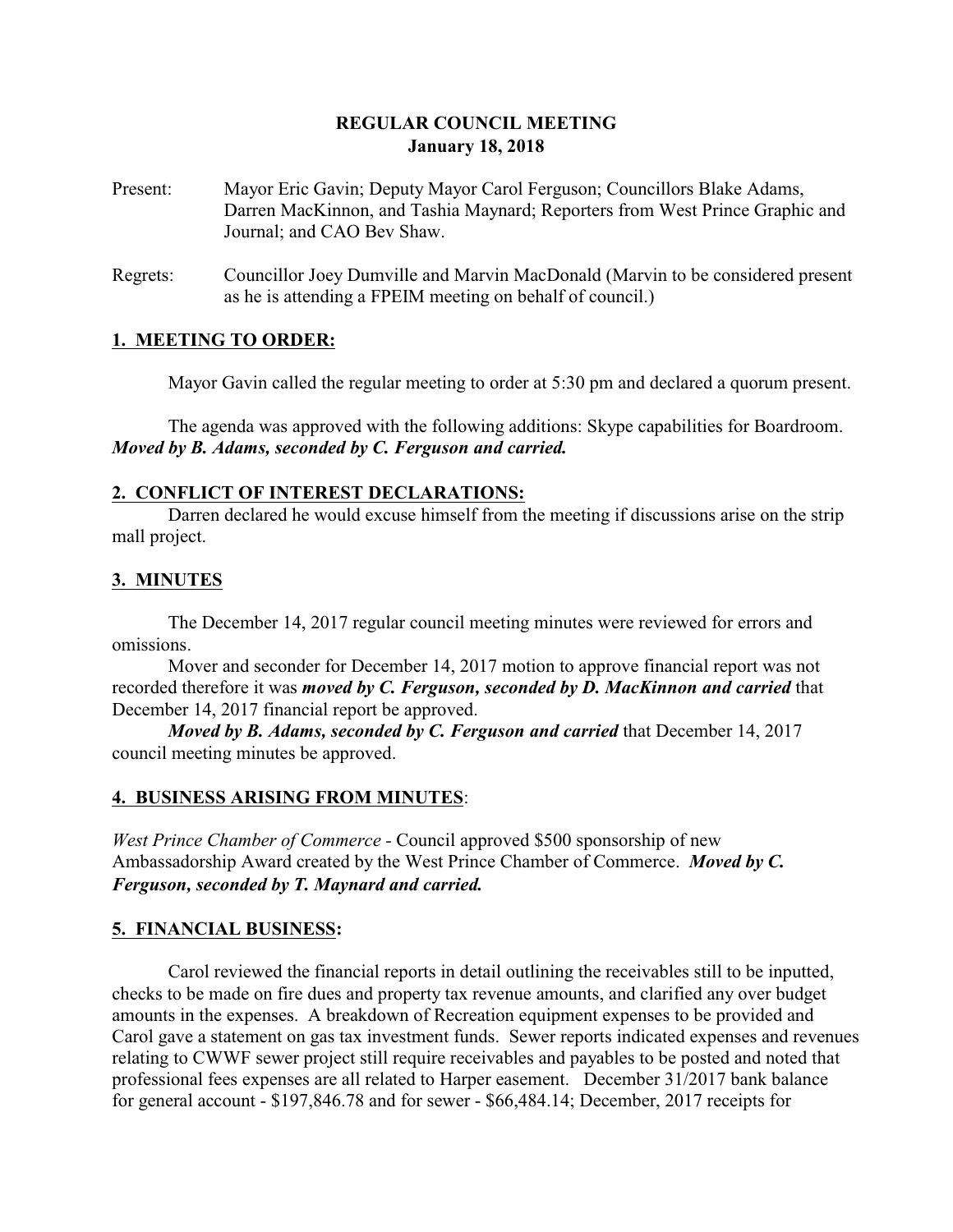general - \$355,809.21, for sewer \$333,312.89. Expenses paid in December 2017 for general \$367,714.85; for sewer \$321,786.72. Sewer loan proceeds - \$236,488.00 and payment on loan - \$288,468.16. Financial report for December, 2017 was approved on a *motion by B. Adams, seconded by D. MacKinnon and carried.* Carol to start preliminary budget work soon.

### **6. NEW BUSINESS**

*A. Mayor's report* - Eric reported meeting with Deputy Minister of Finance and discussed extensions for sewer projects. He attended the Newcomers Association mixer at the legion, attended the New Year Levee, January 11<sup>th</sup> special meeting and the Figure Skating breakfast.

*B. Administrator's report -* Bev reported that official acceptance and financing arrangements for new firetruck have been settled and annual audit tasks have begun. Ongoing matters include CWWF project, Harper easement, O'Halloran suit, and sewer rate review. Overtime for Bev currently at 15 hours, 0 days of holidays left; Dale's not available.

#### *C. Reports from Departments*

*Development -* Blake reported that Pate Subdivision redesign by WSP and water management plan and final details for strip mall are underway. Council will be advising the Province that the Town is interested in having the new cannabis retail outlet in O'Leary and will be responding to the Request for Proposals on the store location.

*Properties* - Darren has contacted the potential buyer for the CN property and he's still interested for now despite the hold up with the Province and duty to consult First Nations. He sees very little winter damage so far and will be checking on properties that may need funds budgeted for repairs or upgrades. Council to review value of Friendship Garden. Noted that a vehicle damaged some fencing at Ellis Field and one of the buildings have been broken into. Bev to check into maintenance/cleaning of CN heat pumps. Darren found a contact for Christmas decorations.

*Streets & Sidewalks* - Tashia was very pleased that Christmas decorations on light posts survived the strong winds and they can be reused next season. Sidewalks are in good condition.

*RCMP -* Report was reviewed last week when officer attended the special meeting.

*Fire Department -* Report circulated.

*Recreation -* Jeff's report was circulated.

**Sanitation -** Eric advised that it was recommended we have the UV chamber at lagoon insulated to help with heating costs. To get estimates and include in CWWF project. Training on the UV system is scheduled for Jan. 30 & 31. Sewer blockages at Robert Jones, Rick James, trunk line behind Robert Ellis and an issue at lift station were all corrected.

*D. Donation request from Figure Skating Club* - *Moved by D. MacKinnon, seconded by C. Ferguson and carried* that the Town make a special donation of \$1000.00 to the O'Leary Figure Skating Club to help offset costs of their ice show featuring guest Elvis Stojko.

*E. Development permit info to CRA -* The Provincial Tax Commissioner received a request from Canada Revenue Agency to provide building permit information that they gather from municipalities. Council agreed that information could be shared.

*F. Immigration Community Endorsement Agreement -* Council agreed to endorse the